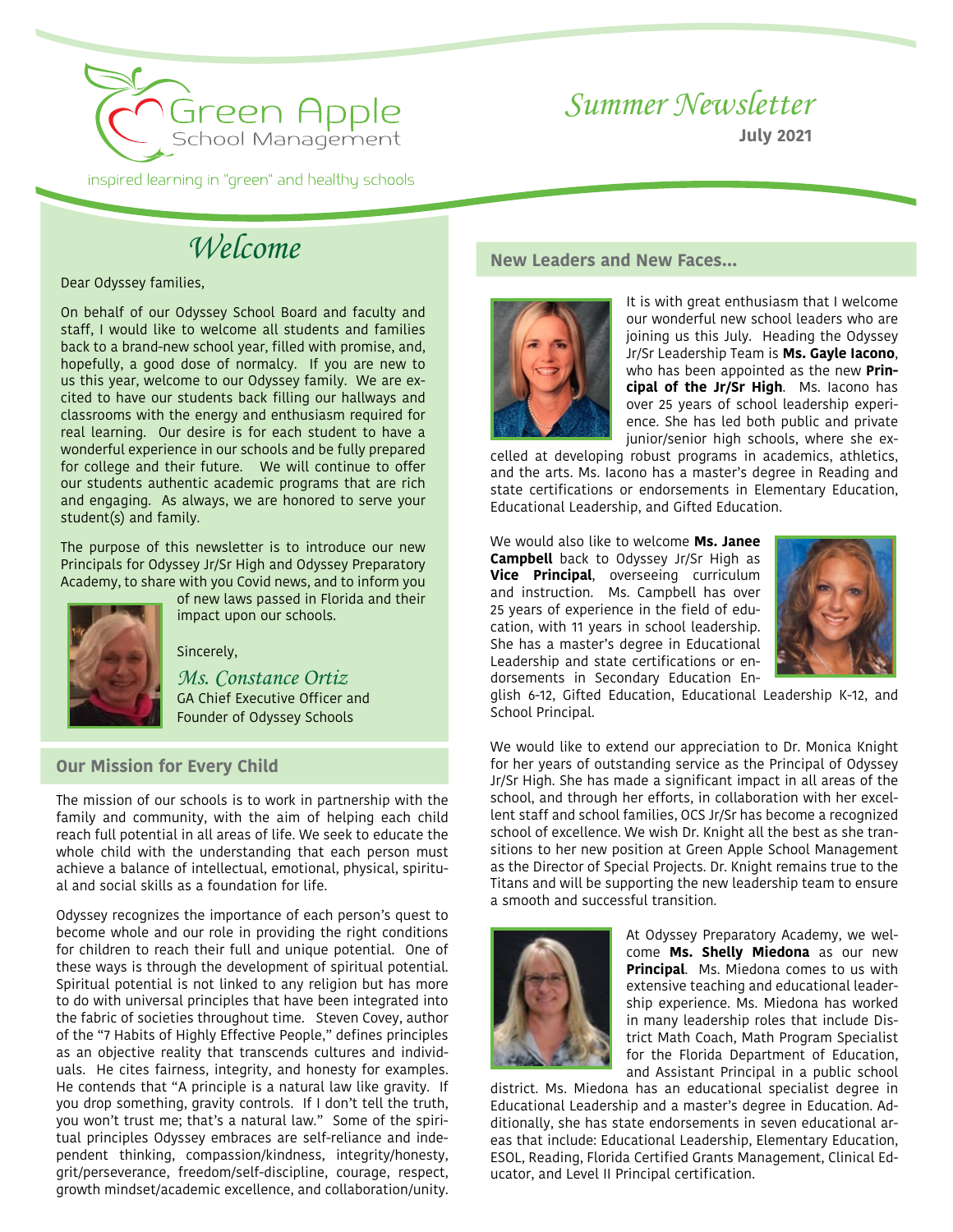## **New Leaders and New Faces… (continued)**



**Ms. Wendi Nolder**, who has served a dual leadership role as the principal for both OCS Elementary and Odyssey Preparatory Academy, will dedicate herself solely to leading the ever-growing OCS Elementary campus but will continue to offer her expertise and support to our new principals, as we all will. Ms. Nolder's outstanding contributions to both schools is very much appreciated and valued by everyone.

Ms. Pat Carvil, our former Associate Principal at Odyssey Preparatory Academy, will be dedicating herself to her family but will transition to Green Apple School Management, where she will work part-time as a coordinating coach supporting our elementary schools in the implementation of language arts. We thank Ms. Carvil for her three years of successful leadership at Odyssey Prep and the positive impact she made in the educational program provided for our students.

### **Covid-19 and CANVAS Updates**

As a healthy school, it is our belief that the best way to keep children (and all of us) at optimal health is by building our immune systems through such natural elements as ample amounts of fresh air, sunlight, whole foods, and exercise. This year our schools will continue to be mask optional. If you want your student to wear a mask, please plan to provide clean masks daily. If your child has special needs for us to consider, please communicate with your classroom teacher for elementary and a guidance counsellor for all students in grade 6th and up and we will meet them to the best of our ability. Masks will be highly encouraged if children are sent to our clinics with a fever. Before and After Care, extra-curricular activities, athletics, music, and events will also be operating in as natural a way as possible.

The focus in our schools for the new school year will continue to be upon cultivating faith over fear as we determine to provide enriching and calm learning environments for your children. As the Delta variant appears to be on the rise in Florida, we understand that it may be more contagious and appears to spread more among children. We were well prepared and trained last year, so we will continue to keep our campuses very clean and disinfected and will continue with some basic social distancing, as much as feasible, all the while striving for a calm, natural learning environment. Please notify us if your child contracts the virus and be sure to follow established quarantine procedures. Please remember not to bring your children to school when they are ill and keep them home with fevers over 100 degrees.

Although we are not continuing eLearning, we will have all assignments accessible via CANVAS, a program we launched last year for all students in grades K-12. (For those not familiar with this program, more information will be provided on this application tool soon.) Students will continue to be able to access all assignments from CANVAS and turn them in to their teachers via this platform. Students who are mildly ill or quarantined, will also be able to continue learning via access to their assignments. At any given time, we will have a limited number of laptops available for temporary use, during quarantine periods, only. Our schools will continue to do our best in providing a natural and safe environment, clean, and with following some of the distancing procedures.

# **New Laws Passed in Florida**

#### **Moment of Silence**

This year, in alignment with new Florida law effective July 1, our schools will be offering a two-minute period at the beginning of each day for a moment of silence. Parents and guardians are encouraged to discuss with their children how their student can best utilize the moment of silence. Teachers and students will not make suggestions to students about what to think about or do during this period.

#### **Critical Race Theory (CRT)**

The Florida State Board of Education recently banned "critical race theory" and forbids the use of the 1619 Project from being taught in public school classrooms.

The new State Board of Education rule has not impacted the way we teach and aligns with our current practices requiring our schools to (1) teach students how to think, not what to think, (2) fosters an environment where students can think critically and for themselves, (3) protects students from being indoctrinated to think a certain way, (4) ensures students receive classroom instruction that is factual and objective, (5) helps guarantee teachers serve as facilitators of classroom instruction without making students feel pressured to think a certain way, and (6) provides a well-rounded, world-class education that exposes students to multiple viewpoints and perspectives on a litany of topics.

Odyssey embraces the Montessori Philosophy in all its schools. Maria Montessori, Italy's first female doctor, was nominated three times for the Nobel Peace Prize for her advocacy efforts toward a more peaceful humanity. She accomplished this through the classroom by celebrating the beauty and merits of each culture and what each culture brought forth to advance our world. Odyssey will continue to embrace this wonderful philosophy of unity, which is in alignment with our country's national motto: E Pluribus Unum, "FROM MANY, ONE."

Our United States history and civics program focuses on excellent and balanced curriculum choices like the Core Knowledge history curriculum (in elementary), original source documents for Civics, and an older textbook called "The Americans" for US history. We agree with Christopher Rufo, Director of Battlefront, a public policy research center, who has stated: "…we must promote the true story of America—a story that is honest about injustices in American history, but that places them in the context of our nation's highest ideals and the progress we have made towards realizing them."

Theories surrounding CRT are best left as a discussion between parent and child. As a school community, we deeply believe in the rights of parents and that our role is to remain neutral and to keep our opinions out of our classrooms. If you have any questions or concerns over any of our history and Civics curriculum, please contact Constance Ortiz directly at [cortiz@greenappleschools.com](mailto:cortiz%40greenappleschools.com?subject=).

#### **Parental Bill of Rights**

Florida Governor Ron DeSantis just signed into law the Parents' Bill of Rights on June 29, enumerating the rights of parents and legal guardians to "direct the upbringing, education, health care, and mental health" of their child. We support the Bill of Rights 100%. Its impact on education will be in the following ways: As a Florida parent you have (1) the right to